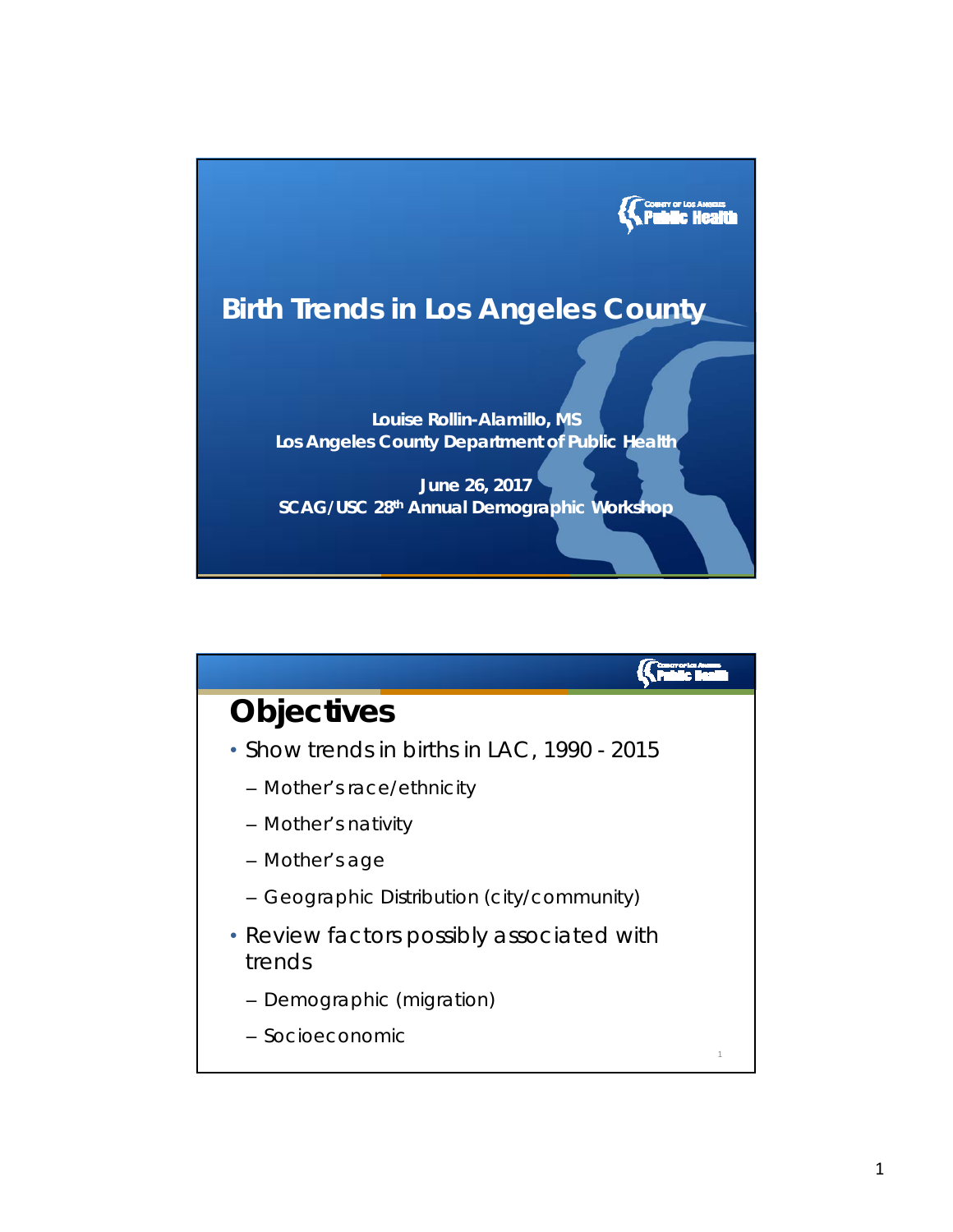

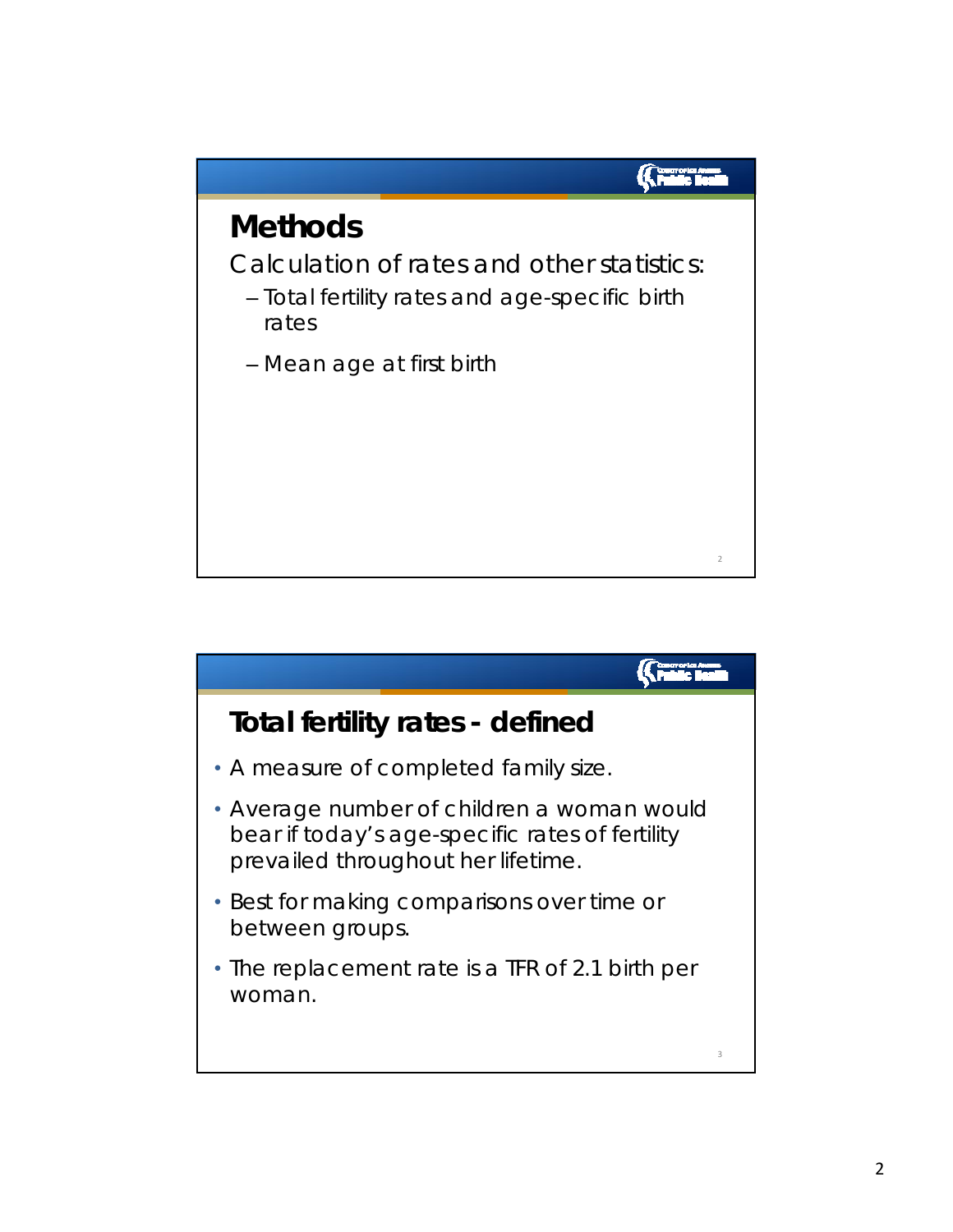

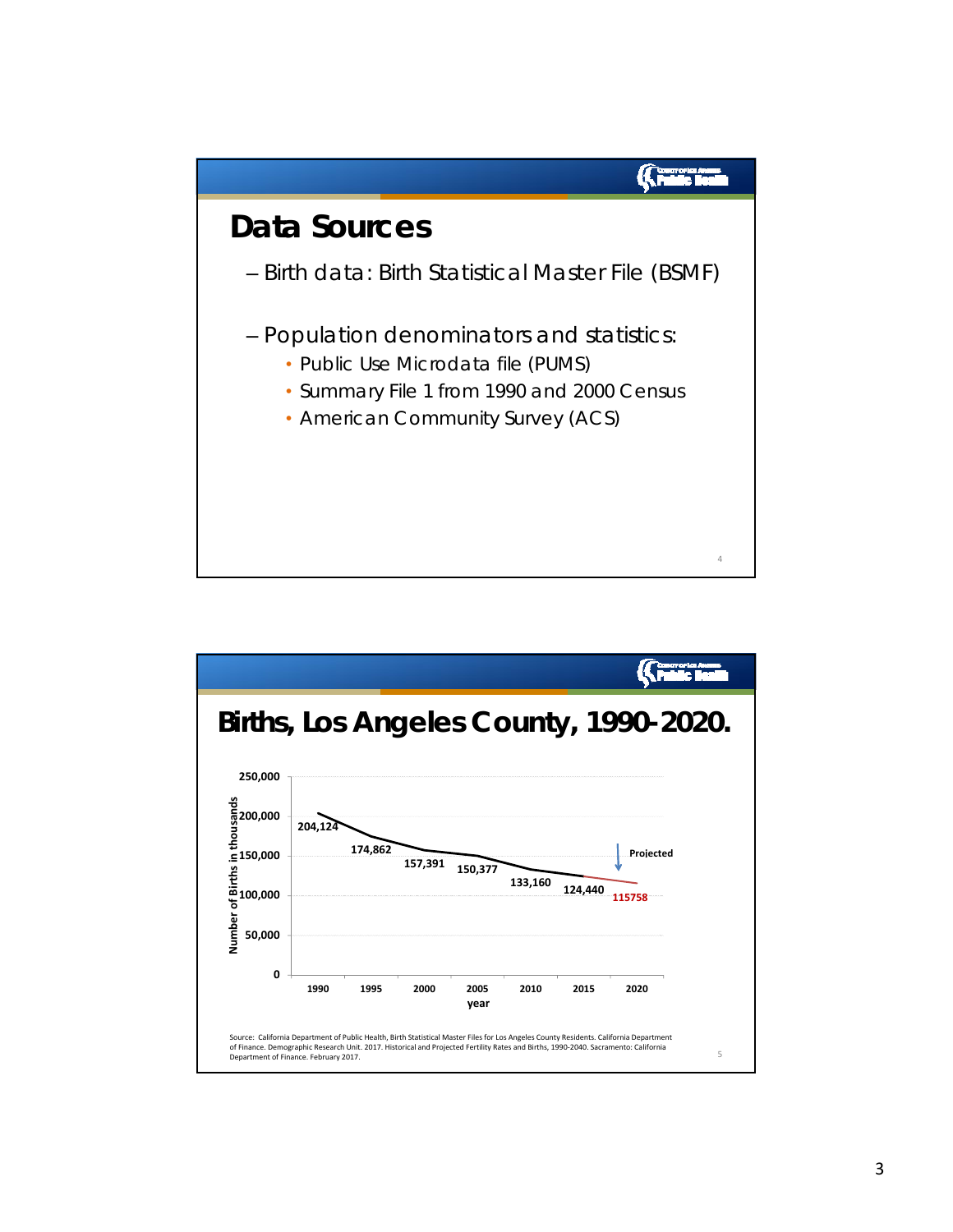

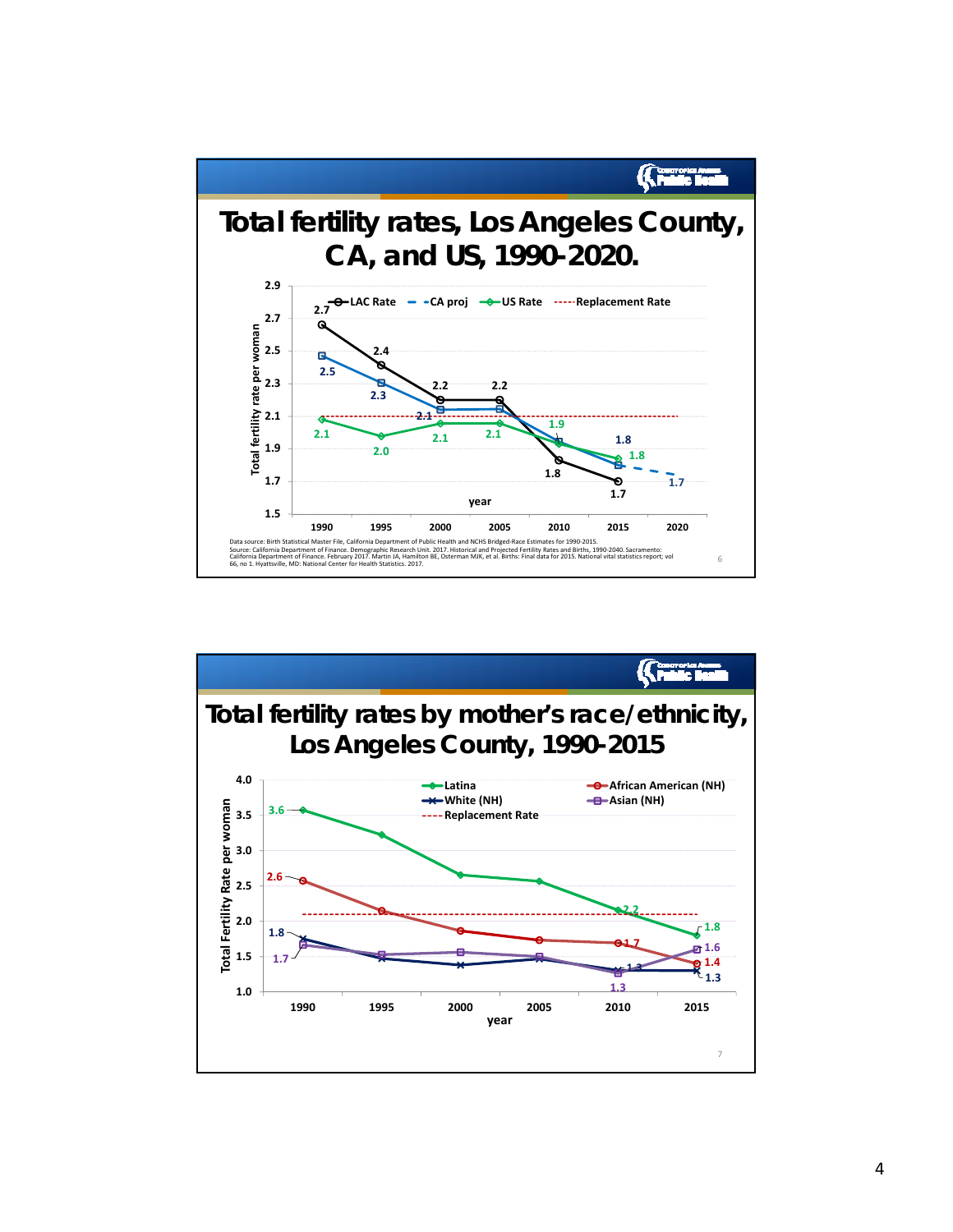

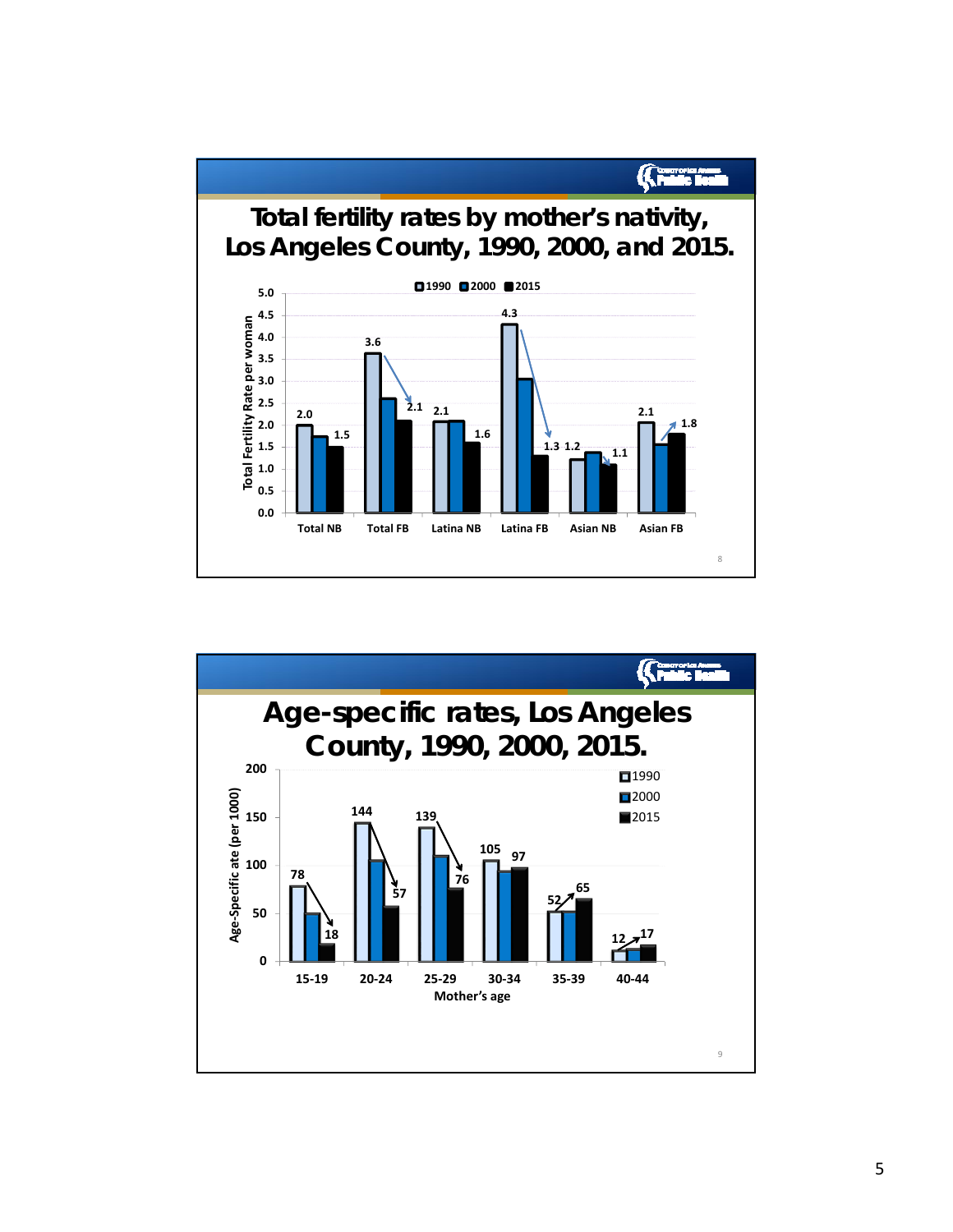

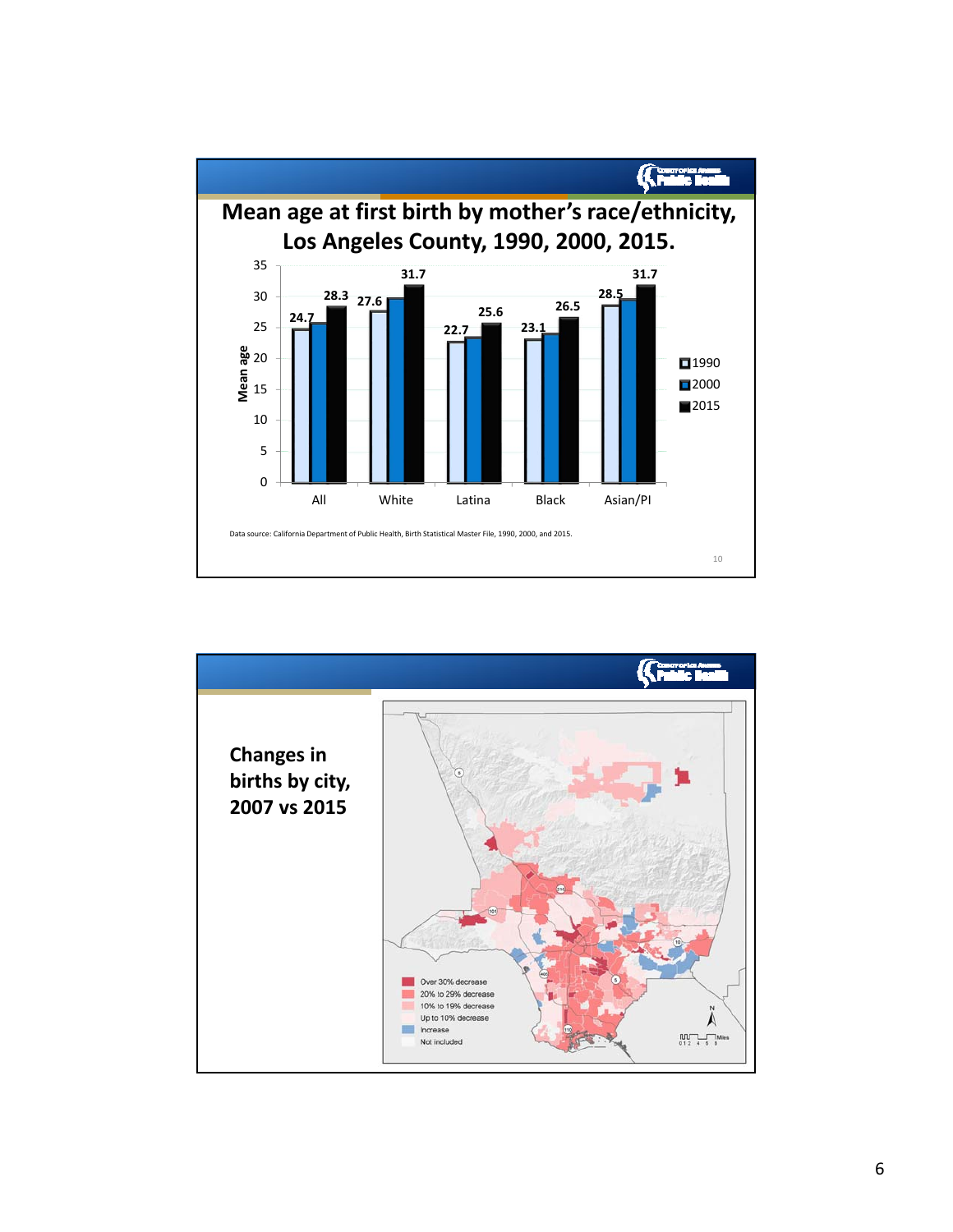

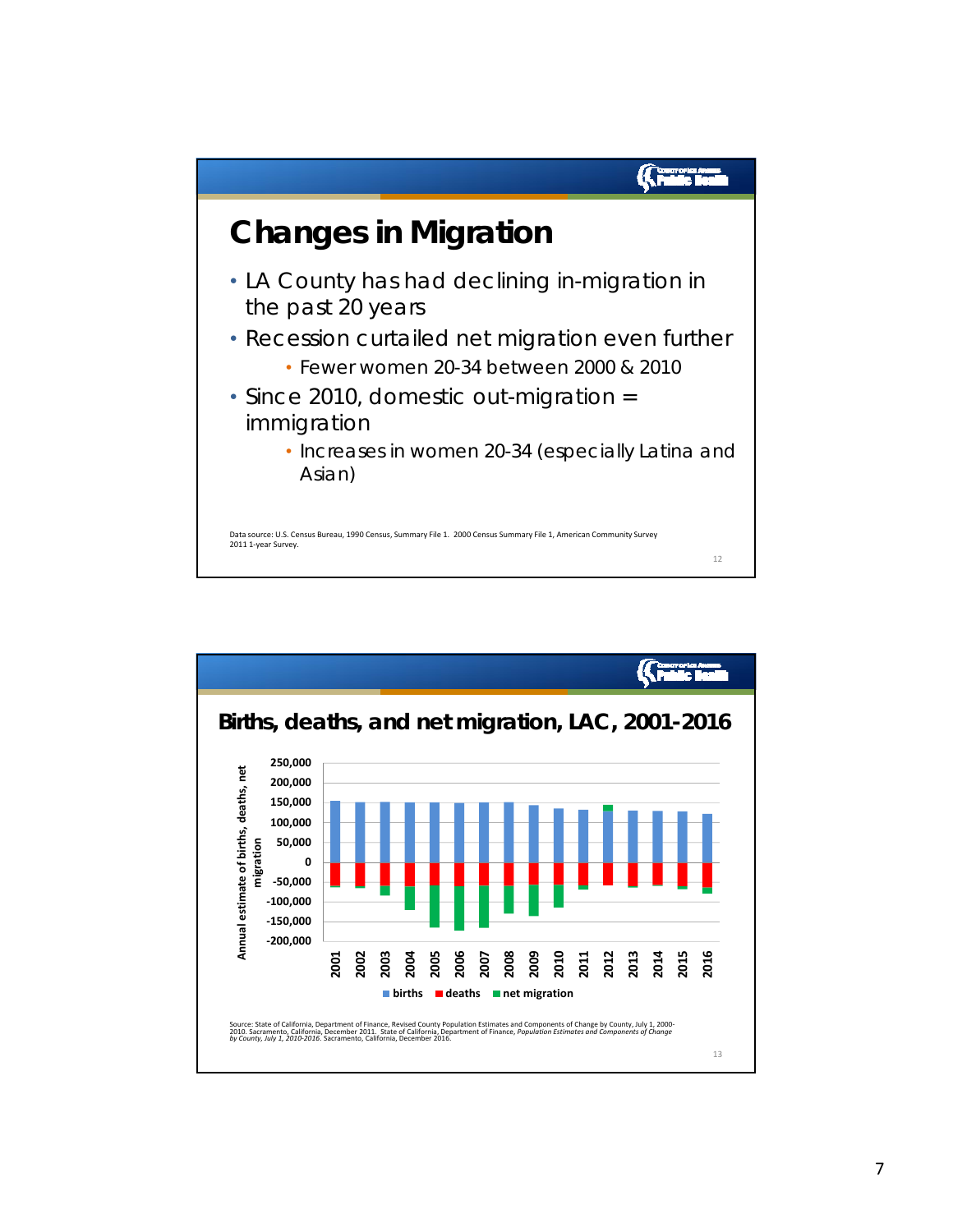

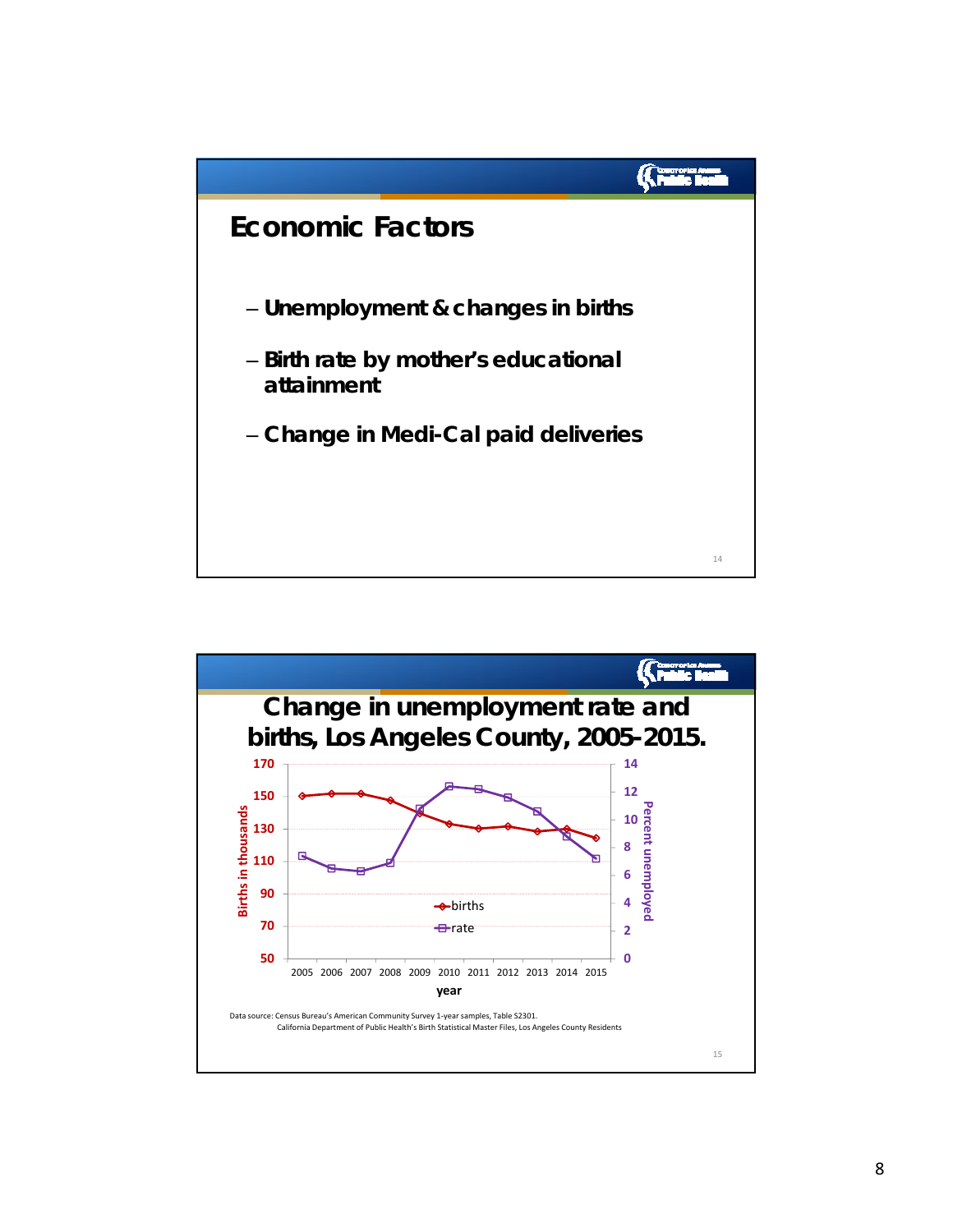

| Delivery Payment by Race/Ethnicity, 2007 vs 2015 |                                          |                                          |        |        |             |          |
|--------------------------------------------------|------------------------------------------|------------------------------------------|--------|--------|-------------|----------|
|                                                  | Payment<br>Source for<br><b>Delivery</b> | <b>Mother's</b><br><b>Race/Ethnicity</b> | 2007   | 2015   | <b>Diff</b> | % Diff   |
|                                                  | Medi-Cal                                 | White                                    | 4,492  | 4,227  | $-265$      | $-5.9%$  |
|                                                  |                                          | Latina                                   | 66,546 | 45,309 | $-21,237$   | $-31.9%$ |
|                                                  |                                          | Black/African<br>American                | 5,648  | 4889   | $-759$      | $-13.4%$ |
|                                                  |                                          | Asian                                    | 3,964  | 3,333  | $-631$      | $-15.9%$ |
|                                                  |                                          | Total                                    | 80,650 | 57,758 | $-22,892$   | $-28.4%$ |
|                                                  | Private<br>Insurance                     | White                                    | 19,209 | 17,933 | $-1,276$    | $-6.6%$  |
|                                                  |                                          | Latina                                   | 23,406 | 20,843 | $-2,563$    | $-11.0%$ |
|                                                  |                                          | Black/African<br>American                | 4,064  | 3,274  | $-790$      | $-16.4%$ |
|                                                  |                                          | Asian                                    | 10,294 | 10,578 | 284         | $+2.8%$  |
|                                                  |                                          | Total                                    | 56,973 | 52,628 | $-4,345$    | $-7.6%$  |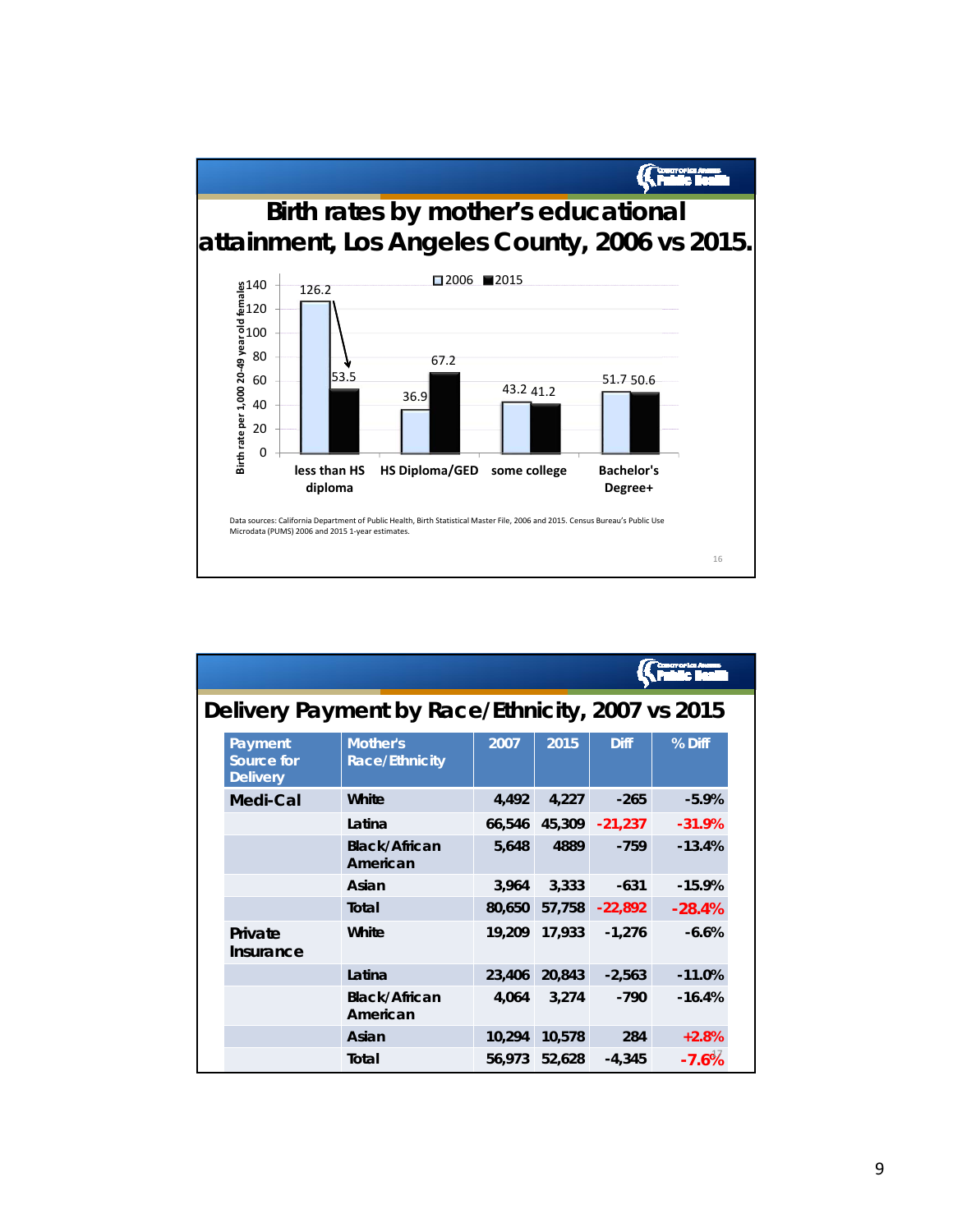